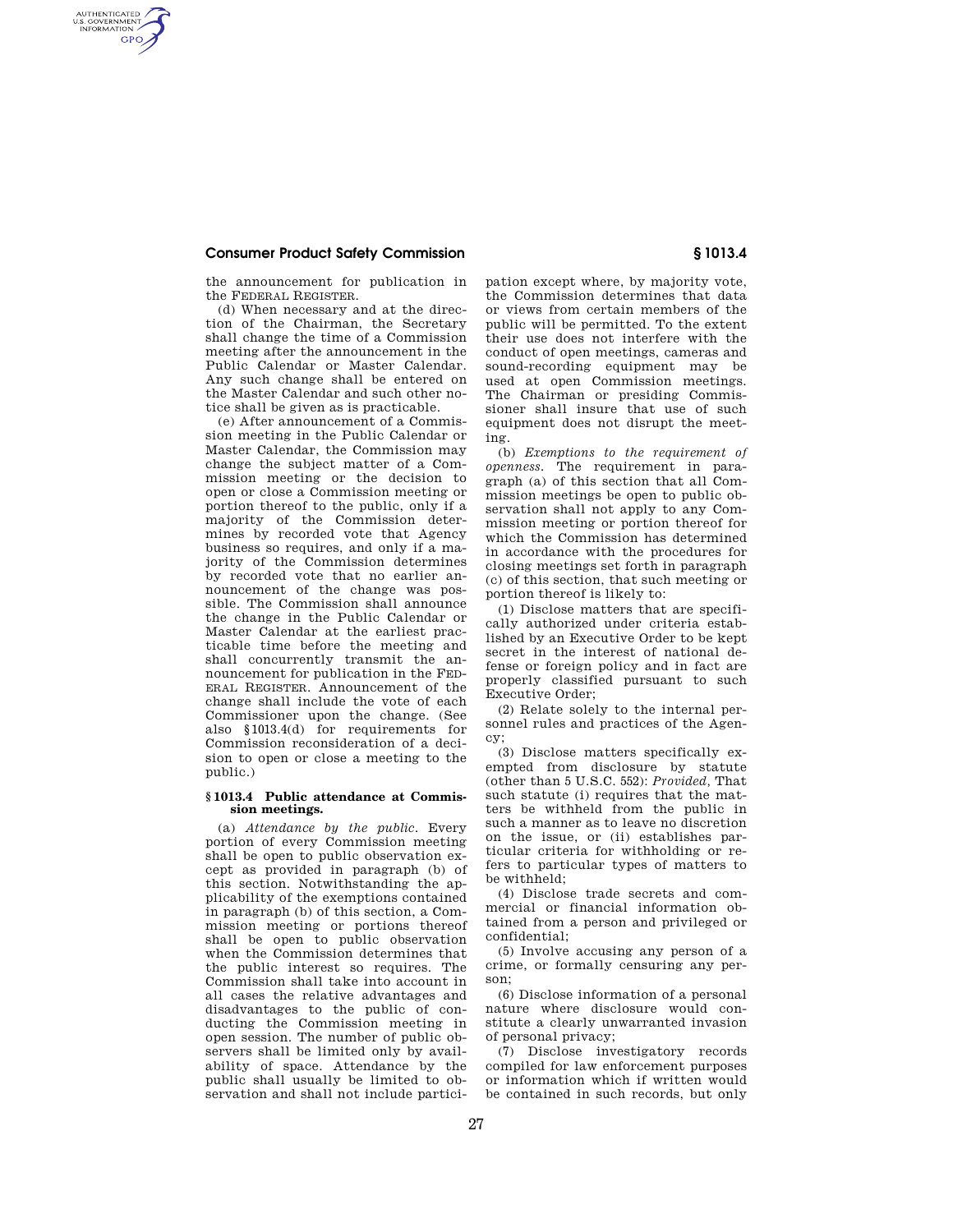to the extent that the production of such records or information would,

(i) Interfere with enforcement proceedings,

(ii) Deprive a person of a right to a fair trial or an impartial adjudication,

(iii) Constitute an unwarranted invasion of personal privacy,

(iv) Disclose the identity of a confidential source and, in the case of a record compiled by a criminal law enforcement authority in the course of a criminal investigation, or by an agency conducting a lawful national security intelligence investigation, confidential information furnished only by the confidential source,

(v) Disclose investigative techniques and procedures or,

(vi) Endanger the life or physical safety of law enforcement personnel;

(8) Disclose information contained in or related to examination, operating or condition reports prepared by, on behalf of, or for the use of an agency responsible for the regulation or supervision of financial institutions;

(9) Disclose information the premature disclosure of which would be likely to significantly frustrate implementation of a proposed Agency action. This provision does not apply in any instance where the Agency has already disclosed to the public the content or nature of its proposed action, or where the Agency is required by law to make such disclosure on its own initiative prior to taking final agency action on such proposal; or

(10) Specifically concern the Agency's issuance of a subpoena, or the Agency's participation in a civil action or proceeding, an action in a foreign court or international tribunal, or an arbitration, or the initiation, conduct, or disposition by the Agency of a particular case of formal agency adjudication pursuant to the procedures in 5 U.S.C. 554 or otherwise involving a determination on the record after opportunity for a hearing.

(c) *Procedure for closing Commission Meetings.* The following procedure shall be followed in closing a Commission meeting or portion thereof to public observation:

(1) A majority of the Commission must vote to close a meeting or portion thereof to public observation pursuant

**§ 1013.4 16 CFR Ch. II (1–1–10 Edition)** 

to paragraph (b) of this section. A separate vote of the Commission shall be taken for each matter with respect to which a Commission meeting is proposed to be closed to public observation. Each such vote may, at the discretion of the Commission, apply to that portion of any meeting held within the following thirty days in which such matter is to be discussed. The vote of each Commissioner participating in such vote shall be recorded and no proxies shall be allowed.

(2) Any person whose interest may be directly affected if a portion of a Commission meeting is open may request in writing to the Office of the Secretary that the Commission close that portion of the meeting on the basis of paragraph  $(b)$   $(5)$ ,  $(6)$ , or  $(7)$  of this section. The Commission shall vote on such requests if at least one Commissioner desires to do so.

(3) Before the Commission may hold a closed meeting the General Counsel must certify that in his or her opinion, the meeting may properly be closed to the public. Such certification shall be in writing and shall state each relevant exemptive provision.

(4) Within one day of a vote in accordance with paragraph (c) (1) or (2) of this section to close a Commission meeting or portion thereof, the Secretary shall make available to the public a notice setting forth:

(i) The results of the vote reflecting the vote of each Commissioner;

(ii) A full explanation of the action of the Commission closing the meeting or portion thereof, including reference to the specific basis for such closing (see paragraph (b) of this section) and an explanation, (without disclosing exempt information), of why the Commission concludes on balance, taking into account the relative advantages and disadvantages to the public of conducting the meeting in open or closed session, that the public interest would best be served by closing the meeting;

(iii) A list of all non-Agency personnel expected to attend the meeting and their affiliations; and

(iv) A certification by the General Counsel that in his or her opinion, the meeting may properly be closed to the public. If a vote to close a Commission meeting takes place on the same day as